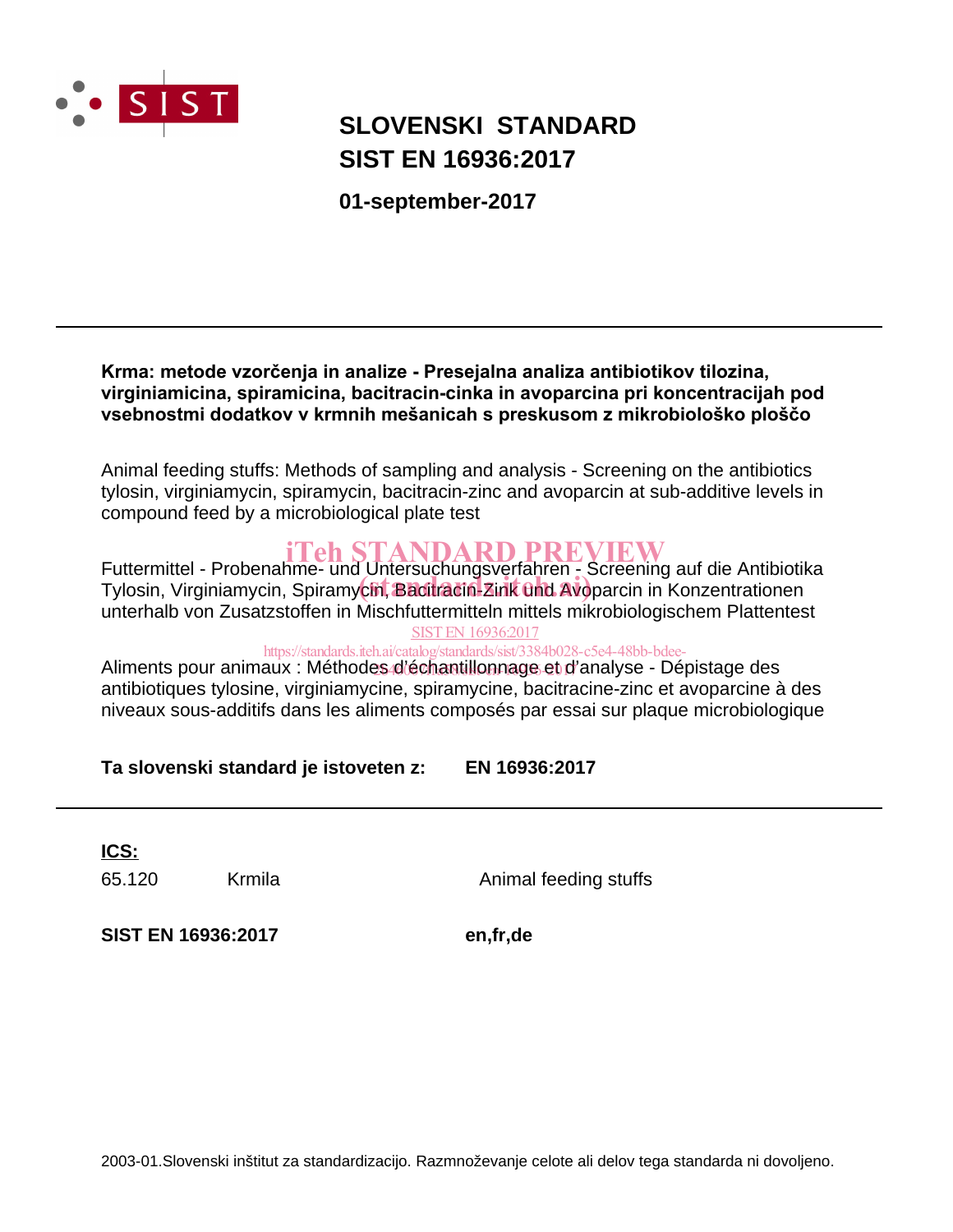

# iTeh STANDARD PREVIEW (standards.iteh.ai)

SIST EN 16936:2017 https://standards.iteh.ai/catalog/standards/sist/3384b028-c5e4-48bb-bdee-2b46067f1a58/sist-en-16936-2017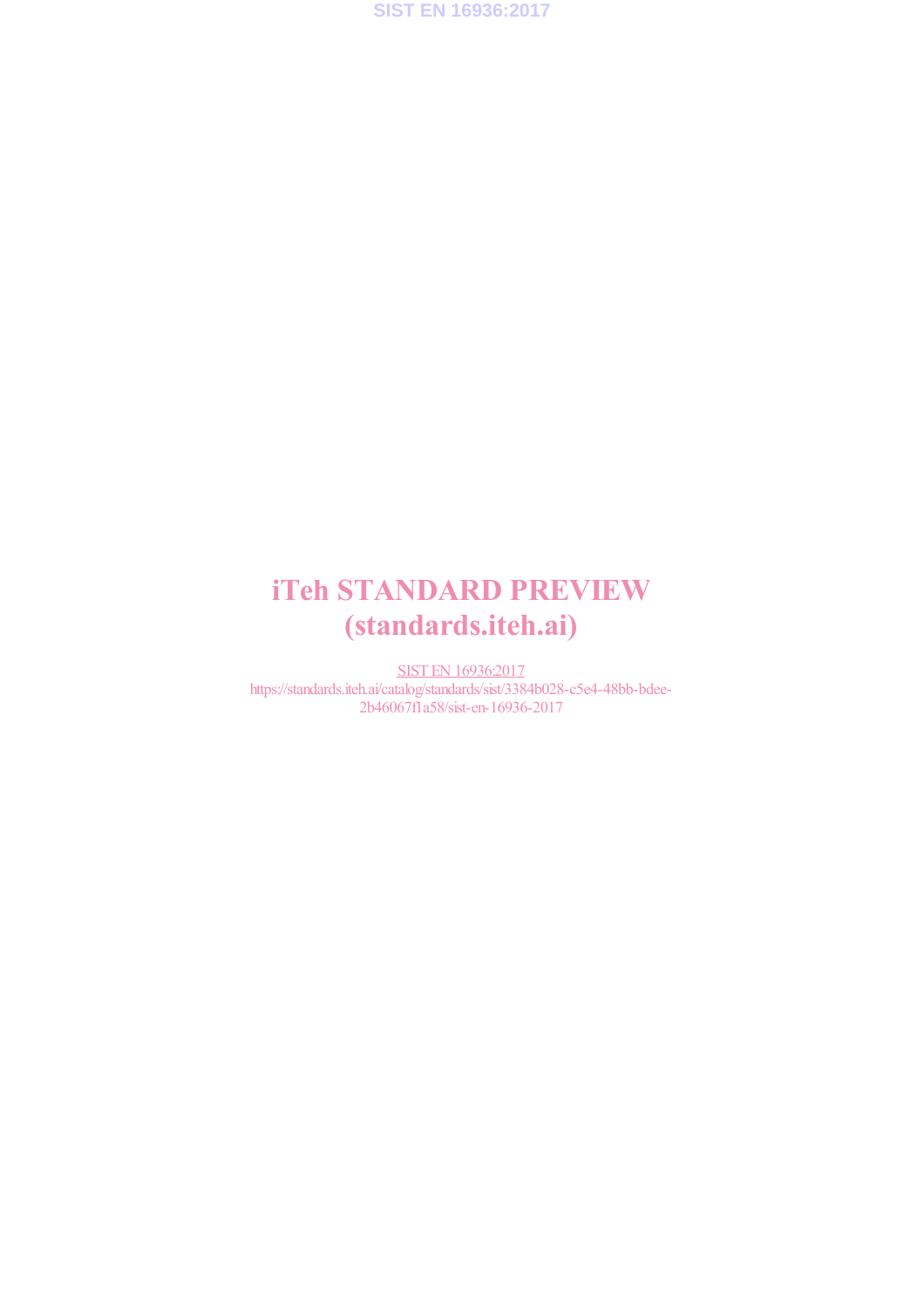#### **SIST EN 16936:2017**

# EUROPEAN STANDARD NORME EUROPÉENNE EUROPÄISCHE NORM

## **EN 16936**

May 2017

ICS 65.120

English Version

### Animal feeding stuffs: Methods of sampling and analysis - Screening on the antibiotics tylosin, virginiamycin, spiramycin, bacitracin-zinc and avoparcin at sub-additive levels in compound feed by a microbiological plate test

Aliments pour animaux : Méthodes d'échantillonnage et d'analyse - Dépistage des antibiotiques tylosine, virginiamycine, spiramycine, bacitracine-zinc et avoparcine à des niveaux sous-additifs dans les aliments composés par essai sur plaque microbiologique

 Futtermittel - Probenahme- und Untersuchungsverfahren - Screening auf die Antibiotika Tylosin, Virginiamycin, Spiramycin, Bacitracin-Zink und Avoparcin in Konzentrationen unterhalb von Zusatzstoffen in Mischfuttermitteln mittels mikrobiologischem Plattentest

This European Standard was approved by CEN on 6 February 2017 **PREVIEW** 

CEN members are bound to comply with the CEN/CENELEC Internal Regulations which stipulate the conditions for giving this CEN members are bound to comply with the CEN/CENELEC internal Regulations which supulate the conditions for giving t<br>European Standard the status of a national standard without any alteration. Up-to-date lists and bibliogr concerning such national standards may be obtained on application to the CEN-CENELEC Management Centre or to any CEN member.

#### SIST EN 16936:2017

This European Standard exists imthree official versions (English, French, German). A version in any other language made by translation under the responsibility of a CEN member into its own language and notified to the CEN-CENELEC Management Centre has the same status as the official versions.

CEN members are the national standards bodies of Austria, Belgium, Bulgaria, Croatia, Cyprus, Czech Republic, Denmark, Estonia, Finland, Former Yugoslav Republic of Macedonia, France, Germany, Greece, Hungary, Iceland, Ireland, Italy, Latvia, Lithuania, Luxembourg, Malta, Netherlands, Norway, Poland, Portugal, Romania, Serbia, Slovakia, Slovenia, Spain, Sweden, Switzerland, Turkey and United Kingdom.



EUROPEAN COMMITTEE FOR STANDARDIZATION COMITÉ EUROPÉEN DE NORMALISATION EUROPÄISCHES KOMITEE FÜR NORMUNG

**CEN-CENELEC Management Centre: Avenue Marnix 17, B-1000 Brussels** 

© 2017 CEN All rights of exploitation in any form and by any means reserved worldwide for CEN national Members.

Ref. No. EN 16936:2017 E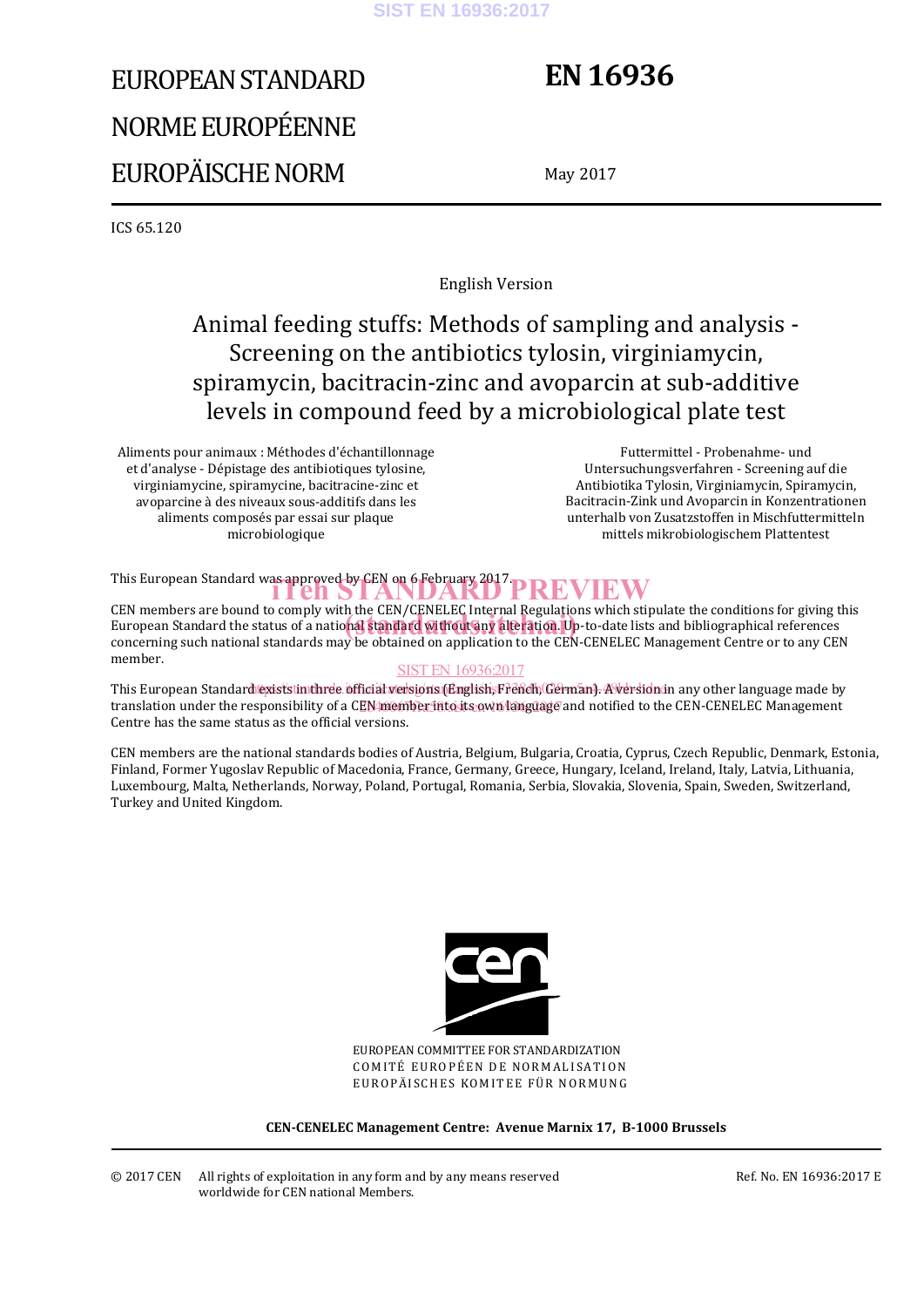### **Contents**

| 1                                                                                               |                                                                  |  |  |  |
|-------------------------------------------------------------------------------------------------|------------------------------------------------------------------|--|--|--|
| 2                                                                                               |                                                                  |  |  |  |
| 3                                                                                               |                                                                  |  |  |  |
| 4                                                                                               |                                                                  |  |  |  |
| 5                                                                                               |                                                                  |  |  |  |
| 6<br>6.1<br>6.2                                                                                 |                                                                  |  |  |  |
| 7                                                                                               |                                                                  |  |  |  |
| 7.1<br>7.2<br>7.3                                                                               |                                                                  |  |  |  |
| 8                                                                                               | Determination of concentrations<br><b>THEN BY ANDARD PREVIEW</b> |  |  |  |
| 9<br>9.1                                                                                        |                                                                  |  |  |  |
| 10                                                                                              |                                                                  |  |  |  |
| Annex A (informative) Preparation of bacterial suspensions that a seat 48bb bdee manumentum 12  |                                                                  |  |  |  |
| A.1                                                                                             |                                                                  |  |  |  |
| A.2                                                                                             |                                                                  |  |  |  |
| Annex B (informative) Procedure for the additional identification of interfering antibiotics 13 |                                                                  |  |  |  |
| R.1                                                                                             |                                                                  |  |  |  |
| R <sub>2</sub>                                                                                  |                                                                  |  |  |  |
| B.3                                                                                             |                                                                  |  |  |  |
| R.4                                                                                             |                                                                  |  |  |  |
| <b>B.5</b>                                                                                      |                                                                  |  |  |  |
| R.6                                                                                             |                                                                  |  |  |  |
| B.7                                                                                             |                                                                  |  |  |  |
|                                                                                                 |                                                                  |  |  |  |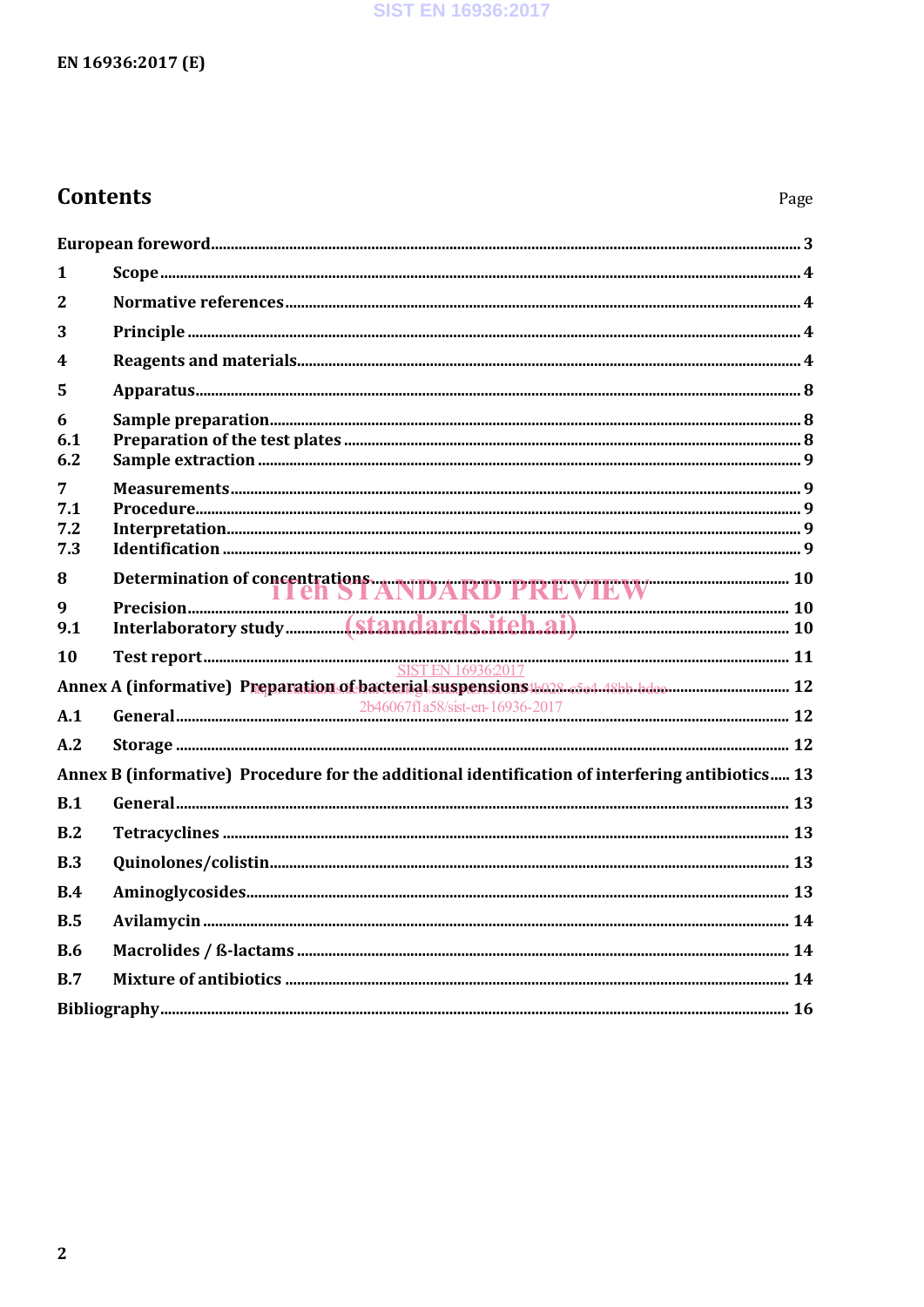### **European foreword**

This document (EN 16936:2017) has been prepared by Technical Committee CEN/TC 327 "Animal feeding stuffs: Methods of sampling and analysis", the secretariat of which is held by NEN.

This European Standard shall be given the status of a national standard, either by publication of an identical text or by endorsement, at the latest by November 2017, and conflicting national standards shall be withdrawn at the latest by November 2017.

Attention is drawn to the possibility that some of the elements of this document may be the subject of patent rights. CEN shall not be held responsible for identifying any or all such patent rights.

This document has been prepared under a mandate given to CEN by the European Commission and the European Free Trade Association.

According to the CEN-CENELEC Internal Regulations, the national standards organisations of the following countries are bound to implement this European Standard: Austria, Belgium, Bulgaria, Croatia, Cyprus, Czech Republic, Denmark, Estonia, Finland, Former Yugoslav Republic of Macedonia, France, Germany, Greece, Hungary, Iceland, Ireland, Italy, Latvia, Lithuania, Luxembourg, Malta, Netherlands, Norway, Poland, Portugal, Romania, Serbia, Slovakia, Slovenia, Spain, Sweden, Switzerland, Turkey and the United Kingdom.

# iTeh STANDARD PREVIEW (standards.iteh.ai)

SIST EN 16936:2017 https://standards.iteh.ai/catalog/standards/sist/3384b028-c5e4-48bb-bdee-2b46067f1a58/sist-en-16936-2017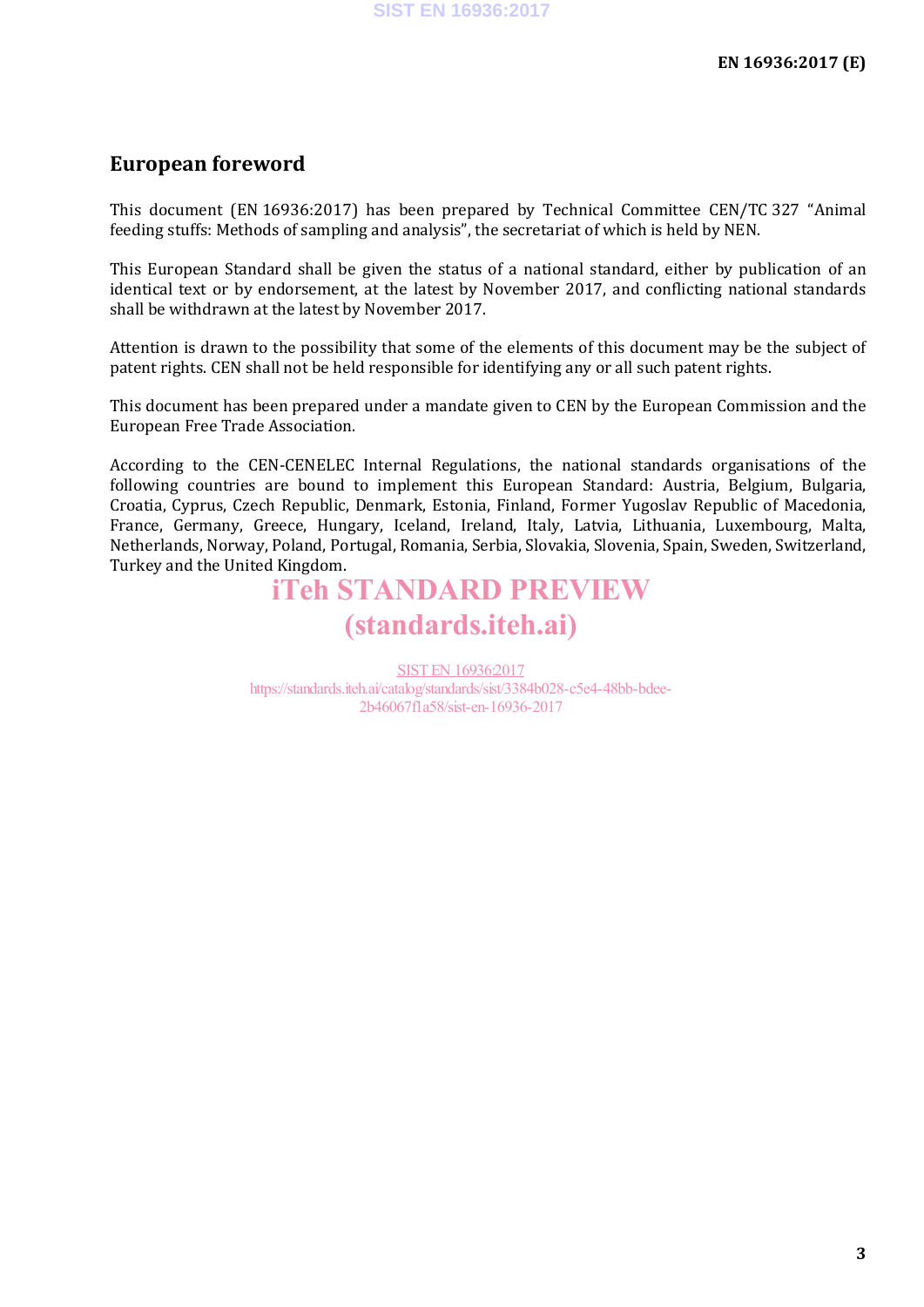#### **1 Scope**

This European Standard presents a method describing the screening on the antibiotics tylosin, virginiamycin, spiramycin, bacitracin-zinc and avoparcin at sub-additive levels in complete feeding stuffs and milk replacers by a microbiological 3-plate test.

The limit of detection of the method is 1 mg/kg for avoparcin, tylosin, spiramycin and virginiamycin, and 5 mg/kg for zinc bacitracin. The presence of other (veterinary) antibiotics may interfere with the method.

Furthermore, high concentrations of metals (Cu, Zn) may interfere. The method should be used as a qualitative screening method. Positive results can be analysed further by TLC; for confirmatory purposes LC-MS is required [1].

A lower limit of detection for zinc bacitracin (3 mg/kg) is achievable (see Table 2), but should be established with an in house validation first.

#### **2 Normative references**

The following documents, in whole or in part, are normatively referenced in this document and are indispensable for its application. For dated references, only the edition cited applies. For undated references, the latest edition of the referenced document (including any amendments) applies.

EN ISO 13969, *Milk and milk products - Guidelines for a standardized description of microbial inhibitor tests (ISO 13969)* iTeh STANDARD PREVIEW

#### **3 Principle**

(standards.iteh.ai)

The feed sample is extracted with a mixture of acetone, hydrochloric acid (HCl) and water. Neutralized extract is dispensed into wells in three different test plates. Each of these test plates holds a different<br>https://www.analysisman.com/wanded.com/wanded.com/wanded.com/wanded.com/wanded.com/wanded.com/wanded.com/wande composition with respect to culture medium, indicator bacterium and/or pH. After a 16-18 h incubation period, the presence of antibiotic residues is indicated by the appearance of a zone of growth inhibition around the sample. Comparison of the inhibition pattern with a reference set (Table 1) may yield a presumptive identification of the antibiotic. SIST EN 16936:2017 https://standards.iteh.ai/catalog/standards/sist/3384b028-c5e4-48bb-bdee-2b46067f1a58/sist-en-16936-2017

#### **4 Reagents and materials**

**WARNING** — The use of this protocol involves hazardous materials, operations and equipment, This protocol does not purport to address all the safety problems associated with its use. It is the responsibility of the user of this protocol to establish appropriate safety and health practices and determine the applicability of regulatory limitations prior to use.

#### **4.1 Test organisms:**

*Kocuria rhizophila* ATCC 9341 (formerly: *Micrococcus luteus*)

*Micrococcus luteus* ATCC 10240

*Bacillus megaterium* ATCC 10778

See Annex A for the preparation of the bacterial suspensions.

#### **4.2 Culture media:**

In order to improve the reproducibility of the method, it is recommended to use dehydrated basic components or dehydrated complete media for the preparation of culture media. Follow the manufacturers' instructions.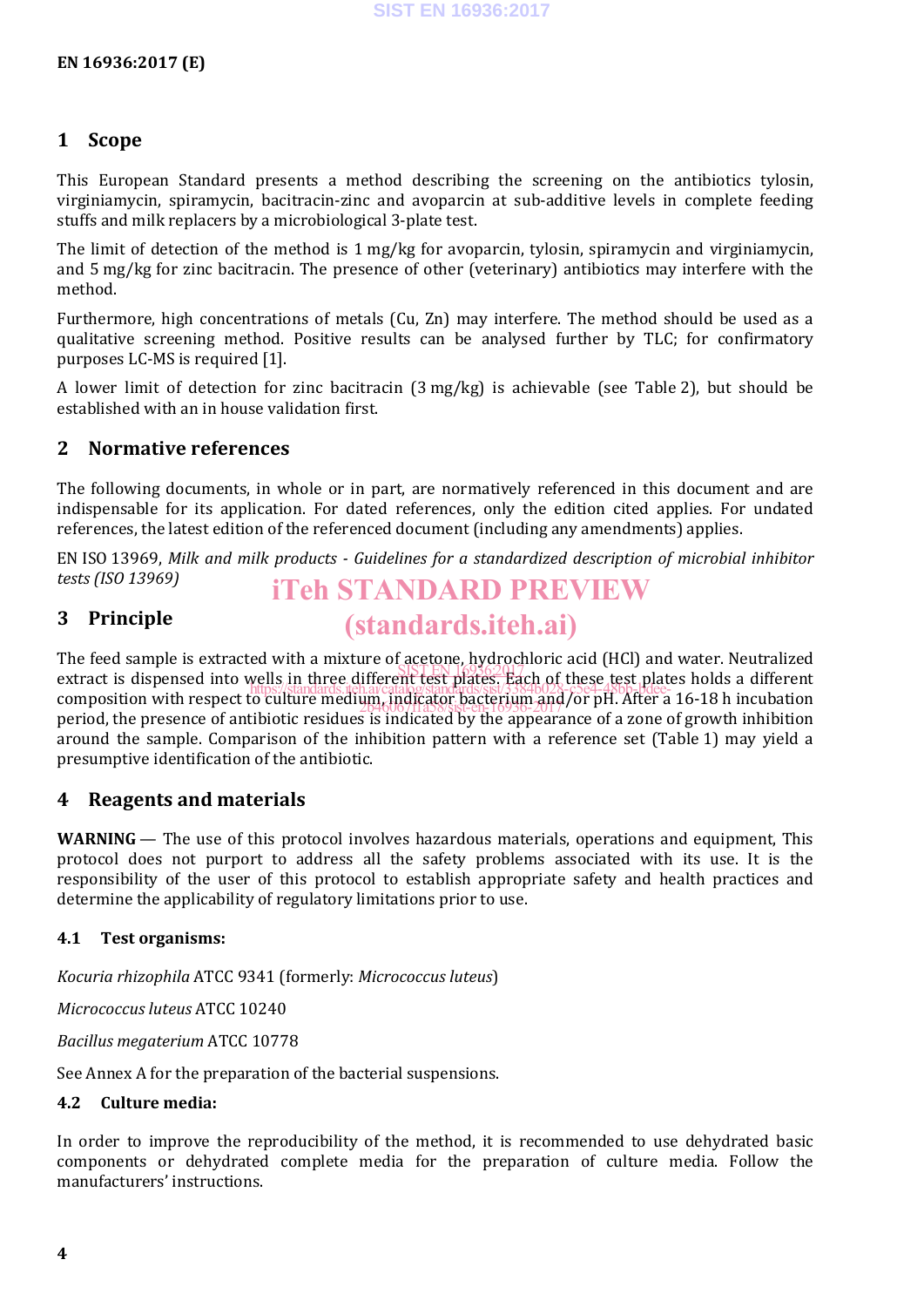| Meat peptone                                | 6    | g                                   |
|---------------------------------------------|------|-------------------------------------|
| Tryptone                                    | 4    | g                                   |
| Yeast extract                               | 3    | g                                   |
| Meat extract                                | 1,5  | g                                   |
| Glucose                                     | 1    | g                                   |
| Agar                                        | 15   | g                                   |
| Dipotassium hydrogen phosphate $(K_2HPO_4)$ | 20   | g (to be added after sterilization) |
| Demineralized water                         | 1000 | ml                                  |

#### **4.2.1 Culture medium for Kocuria rhizophila ATCC 9341.**

The basic dehydrated medium is commercially available as Antibiotic medium No. 1.

Dissolve the components in the water by heating. Autoclave the medium at 121 °C  $\pm$  1 °C for 15 min. Adjust the pH to  $8.0 \pm 0.1$ .

#### **4.2.2 Culture medium for Micrococcus luteus ATCC 10240.**

| Meat peptone        | 6<br>g                                                                                          |
|---------------------|-------------------------------------------------------------------------------------------------|
| Tryptone            | <b>iTeh STANDARD PREVIEW</b>                                                                    |
| Yeast extract       | (standard,siteh.ai)                                                                             |
| Meat extract        | 1.5<br>g                                                                                        |
| Glucose             | SIST EN 16936:2017<br>https://standards.iteh.ai/catalog/standards/sist/3384b028-c5e4-48bb-bdee- |
| Agar                | 2b46067f1a58/sist-d516936g2017                                                                  |
| Demineralized water | 1000<br>ml                                                                                      |

The basic dehydrated medium is commercially available as Antibiotic medium No. 1.

Dissolve the components in the water by heating. Autoclave the medium at  $121 \degree C \pm 1 \degree C$  for 15 min. Adjust the pH to  $6.5 \pm 0.1$ .

#### **4.2.3 Culture medium for Bacillus megaterium ATCC 10778.**

| Pancreatic digest of casein |      | g  |
|-----------------------------|------|----|
| Yeast extract               | 2,5  | g  |
| Glucose                     | 1    | g  |
| Agar                        | 15   | g  |
| Demineralized water         | 1000 | ml |

The basic dehydrated medium is commercially available as Plate Count Agar.

Dissolve the components in the water by heating. Autoclave the medium at  $121 \degree C \pm 1 \degree C$  for 15 min. Adjust the pH to  $6.0 \pm 0.1$ .

#### **4.3 Water, demineralized or deionized or at least equivalent.**

**4.4 Sodium chloride (NaCl).**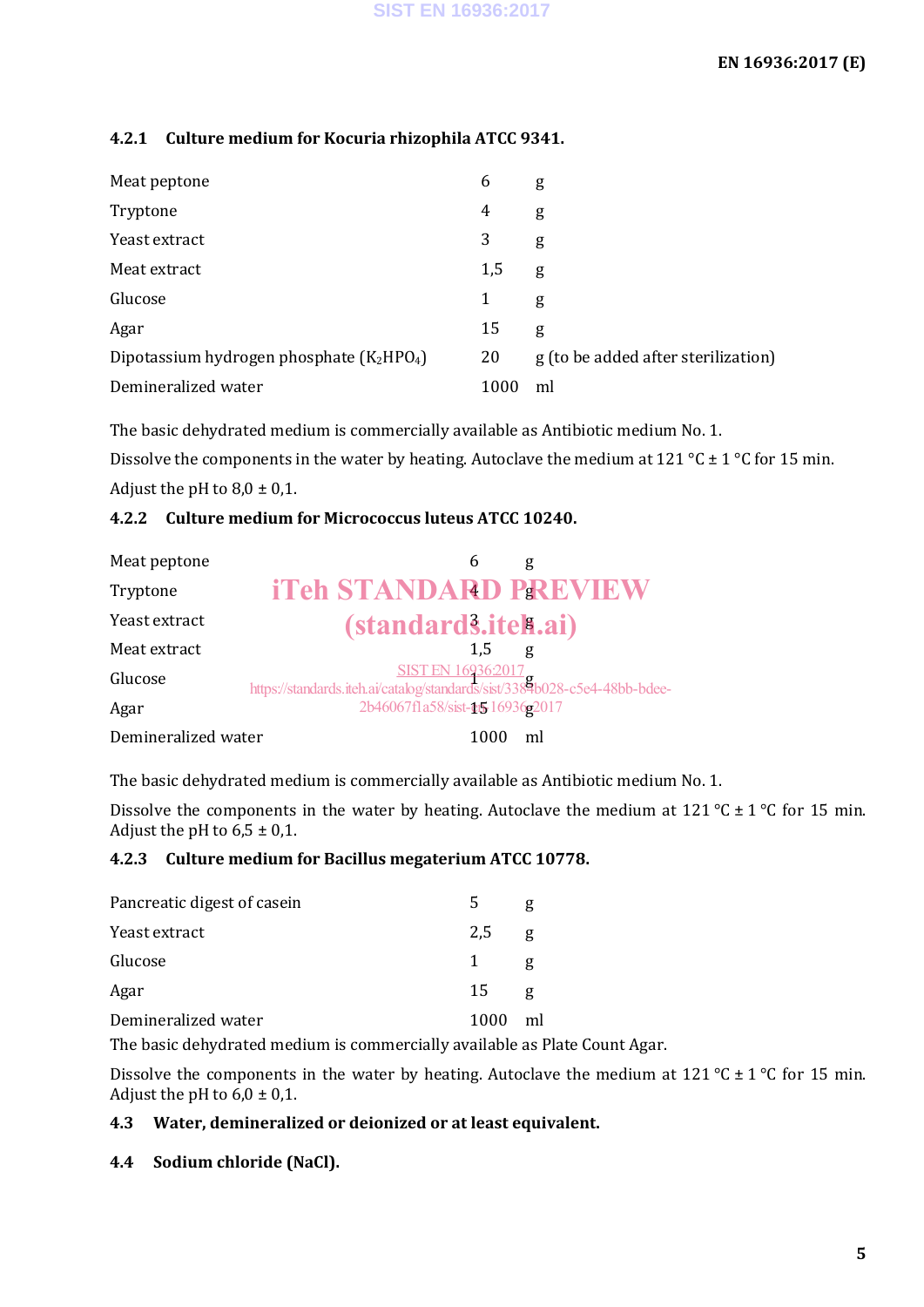- **4.5 Acetone, analytical grade.**
- **4.6 Hydrochloric acid (HCI).**
- **4.7 Dipotassium hydrogen phosphate (K2HPO4).**
- **4.8 Potassium dihydrogen phosphate (KH2PO4).**
- **4.9 Sodium hydroxide (NaOH).**
- **4.10 Methanol, analytical grade.**

#### **4.11 Extraction solvent: acetone/ hydrochloric acid/water mixture (475/25/500 v/v/v):**

Transfer 500 ml of water (4.3) into a 1000 ml volumetric flask, ad 25 ml of hydrochloric acid (4.6) and mix. Make up to 1000 ml with acetone (4.5).

#### **4.12 Phosphate buffer pH 6,5:**

Dissolve 18,6 g potassium dihydrogen phosphate (4.8) and 14,8 g dipotassium hydrogen phosphate (4.7) in water (4.3). Adjust the pH to  $6.5 \pm 0.1$  and fill up to 1000 ml with water (4.3).

#### **4.13 Hydrochloric acid solution: 0,1 M:**

Transfer 500 ml of water (4.3) into a 1000 ml volumetric flask. Slowly add 8,212 ml hydrochloric acid (4.6) Make un to a final volume of 1000 ml with water (4.3) (4.6). Make up to a final volume of 1000 ml with water (4.3).

(standards.iteh.ai)

#### **4.14 Standard solvent:**

Transfer 400 ml of 0,1 M hydrochloric acid (4.13) linto a 1000 ml volumetric flask, ad 600 ml of acetone (4.5) and mix. https://standards.iteh.ai/catalog/standards/sist/3384b028-c5e4-48bb-bdee-

2b46067f1a58/sist-en-16936-2017

#### **4.15 Standard solutions and control samples:**

Correct all weighing for purity and salt contents in accordance with EN ISO 13969.

#### **4.15.1 Neomycin standard stock solution.**

Dissolve 50,0 mg  $\pm$  0,1 mg of neomycin in 100 ml water (4.3) and mix. The thus-prepared neomycin standard stock solution contains 500 µg/ml of neomycin. The neomycin standard stock solution may be kept for one month if stored at  $0^{\circ}$ C to + 5  $^{\circ}$ C.

#### **4.15.2 Tylosin solutions and control samples:**

#### **4.15.2.1 Tylosin standard stock solution:**

Dissolve 50,0 mg ± 0,1 mg of tylosin in 100 ml water (4.3) and mix. The thus-prepared tylosin standard stock solution contains 500 µg/ml of tylosin. The tylosin standard stock solution may be kept for one month if stored at  $0^{\circ}$ C to + 5  $^{\circ}$ C.

#### **4.15.2.2 Tylosin working solution:**

Dilute 2 ml of the tylosin standard stock solution (4.15.2.1) with water (4.3) to 100 ml and mix. The thus-prepared tylosin working solution contains 1 µg/ml of tylosin.